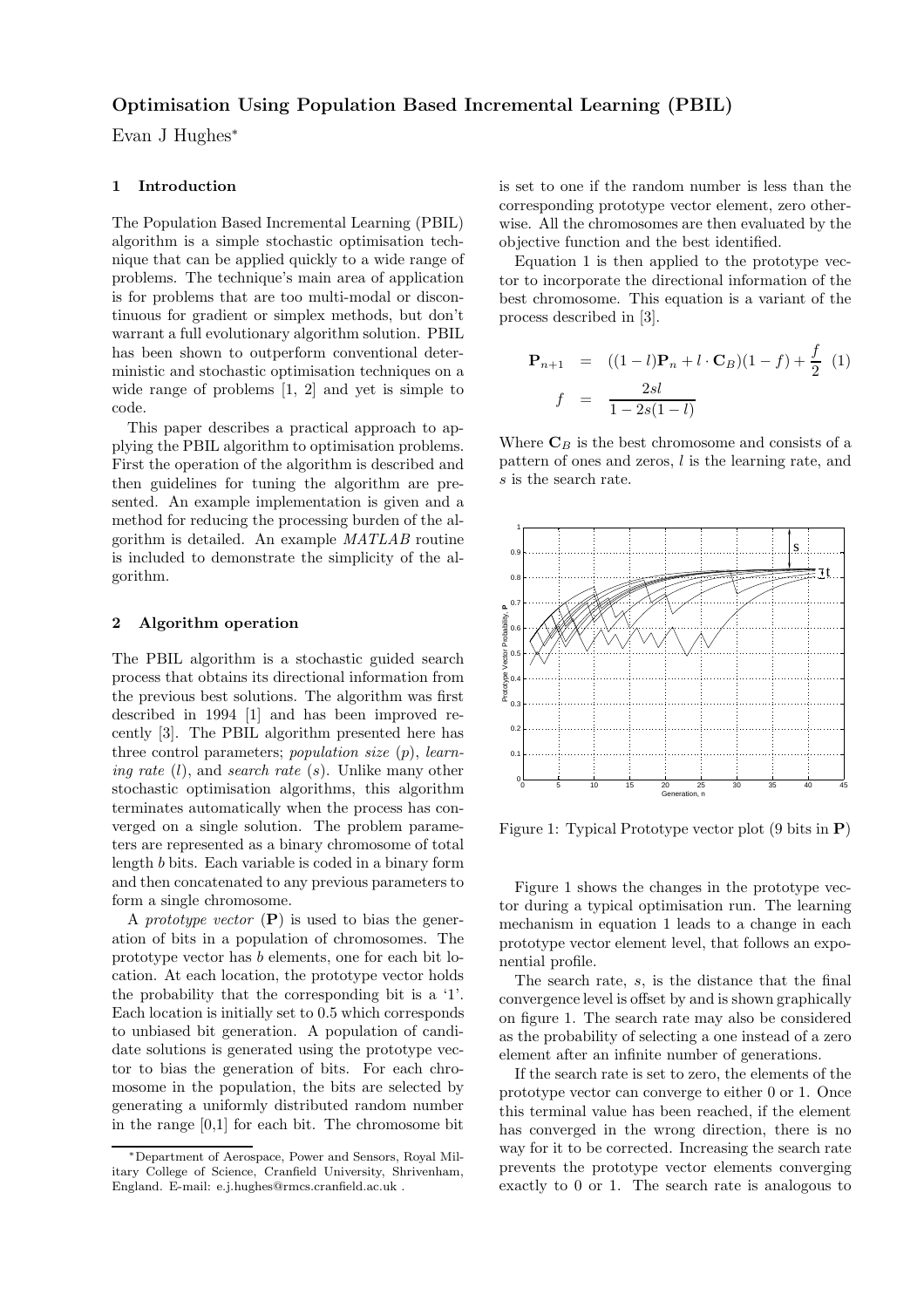mutation rate other evolutionary algorithms. The higher the value of s, the less likely the algorithm will get stuck in local optima.

The algorithm is allowed to run until all the elements are within a bound  $t$  of the final convergence level of s or  $1-s$  as appropriate. The bound t is shown graphically in figure 1. The bound  $t$  is defined as shown in equation 2.

$$
t = \frac{(0.5 - s)}{10} \tag{2}
$$

The termination condition may be summarised as shown in equation 3.

$$
\max(0.5 - |\mathbf{P} - 0.5|) < s + \frac{(0.5 - s)}{10} \tag{3}
$$

#### 3 Guidelines for tuning

Three parameters are used to control the algorithm. The first, *learning rate*, lies in the range zero to one and determines the final accuracy of the solution. The lower the learning rate, the less likely it is that the algorithm will converge on a local optimum. With high learning rates, the algorithm will be less likely to do a comprehensive search of the optimisation surface. Baluja [1, Page 17] observed that:

*If the learning rate is high, the initial populations generated will largely determine the focus of the search, without enabling the algorithm to explore the function space. If the function space does not contain local optima, a high learning rate may work well. However, if local minima could be a problem, lower learning rates allow greater exploration.*

As *l* is increased, the number of function evaluations reduces but the probability of premature algorithm convergence increases. An empirical range of  $0.1 \leq l \leq 0.4$  has been found satisfactory for most problems. The higher learning rates are better for problems with few local optima.

The second, and most important parameter, is *population size*. Population size determines the probability that the algorithm will find the global optimum. Increasing the population size will increase the chance of finding the global optimum solution, though it will also increase the number of function evaluations required.

Small populations yield rapid but crude results, large populations will give more accurate results but at a processing cost. The PBIL algorithm will operate with population sizes as low as two, but the probability of finding the global solution over local optima is low.

The third parameter is *search rate*. We may operate the algorithm by choosing a population size and then calculating the maximum value of s that minimises the number of function evaluations. Equation 4 gives an empirical approximation to the optimum value of s.

$$
s_{opt} \approx 1 - \left(2/\sqrt{p}\right)^{1/b} \tag{4}
$$

A population size of 5 with an approximate optimum value for  $s(0 \lt s \lt 0.5)$  is often a good starting point for tuning the algorithm. It is wise to start with low population sizes to assess how many function evaluations are required and then increase  $p$  to achieve sufficiently accurate results.

If a number of optimisation runs are performed, the rate of occurrence of the best solutions can be monitored. If the probability of finding a good solution is low, the population size should be increased. This will improve the probability of finding the global solution too. The repeatability of the solutions can be traded against execution time in this manner.

It must be noted that for the PBIL algorithm to converge on a final solution, each gene should influence the objective function. If inverting a gene value has no effect, the associated prototype vector element will drift randomly around the 0.5 average value. It has been demonstrated that given the condition of every gene having influence, the algorithm will eventually converge on a solution [4].

#### 4 Example implementation

Section 7 shows the MATLAB source code for a problem where the function being optimised is the sum of the bits in the chromosome. This function is discontinuous in nature. The whole programme consists of about 20 lines without the comments. A learning rate of  $l = 0.1$  was chosen for convenience.

The following table shows the steps taken to tune the algorithm (averaged over 100 runs). At each step, a new value of s was calculated. The trials have

| $\boldsymbol{p}$ | Gens.   | Calcs. | $P_{hit}$ | $\sigma_{Gens}$ | ENES |
|------------------|---------|--------|-----------|-----------------|------|
| 5                | 167     | 835    | $3\%$     | 21              | 2783 |
| 10               | 132     | 1320   | 57%       | 14              | 2316 |
| 15               | 117     | 1755   | 83%       | 13              | 2115 |
| 20               | 106     | 2120   | 93%       | 10              | 2280 |
| 25               | $100\,$ | 2500   | 98%       | 9               | 2551 |

shown that with a population of 20 in the example, the correct answer can be obtained about 93% of the time and should take approximately 106 generations to complete. The *Expected Number of Evaluations to Success* is on average 2280 objective calculations. The population size was chosen to give better than 90% chance of finding the best value.

Increasing either the learning rate or calculated search rate slightly may reduce the number of function evaluations needed, but the variability of the run lengths will increase.